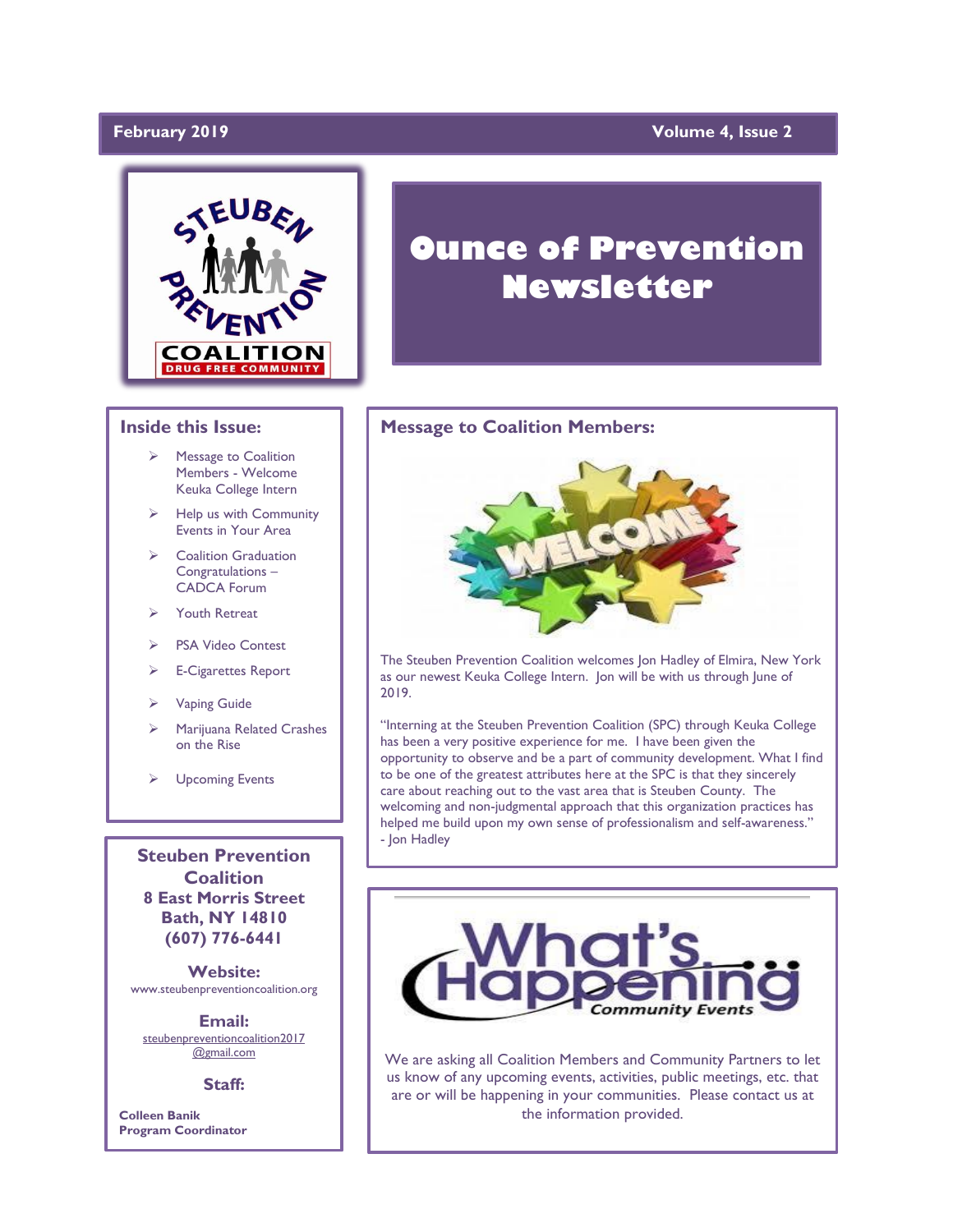

### **February 2019 Page 2 Volume 4, Issue 2**



CADCA's National Leadership Forum is a four-day event packed with opportunities to learn the latest strategies to address substance abuse and hear from nationallyknown prevention experts, federal administrators, and concerned policymakers. The Forum brings together approximately 3,000 attendees representing coalitions from all regions of the country and internationally, government leaders, youth, prevention specialists, addiction treatment professionals, addiction recovery advocates, researchers, educators, law enforcement professionals, and faithbased leaders. It is the largest training event for the prevention field.

#### *About CADCA*

*The mission of CADCA (Community Anti-Drug Coalitions of America) is to strengthen the capacity of community coalitions to create and maintain safe, healthy and drug-free communities globally. This is accomplished by providing coalition development assistance and training, public policy advocacy, special events, media strategies and marketing programs.*

**<https://www.cadca.org/>**

# **STEUBEN PREVENTION COALITION HONORED AT CADCA'S NATIONAL LEADERSHIP FORUM**



On February 5th, the Steuben Prevention Coalition was one of 112 community coalitions honored during a graduation ceremony at CADCA's (Community Anti-Drug Coalitions of America) National Leadership Forum, just outside of Washington, D.C. The coalitions received a graduation certificate for completing CADCA's National Coalition Academy, a rigorous training program designed to increase the effectiveness of community drug prevention leaders.

"We are so proud of our coalition for investing the time and resources to take advantage of the best community coalition training in the world. To graduate from this year-long intensive course is no small feat and Steuben Prevention Coalition is more prepared today to be an effective, sustainable coalition because of this training," said Colleen Banik, Program Director. "We look forward to applying our knowledge and strategies to ensure the youth in our community live drug free."

#### CADCA's National Coalition Academy (NCA) is a

comprehensive, year-long training program developed by CADCA's National Coalition Institute. The NCA incorporates three, week-long classroom sessions, a web-based distance learning component, an online workstation where participants network and share planning products and free ongoing coalition development technical assistance. To graduate, coalitions must complete a rigorous curriculum. They must participate in all components of the NCA and complete five essential planning products that serve as the foundation of their comprehensive plan for community change.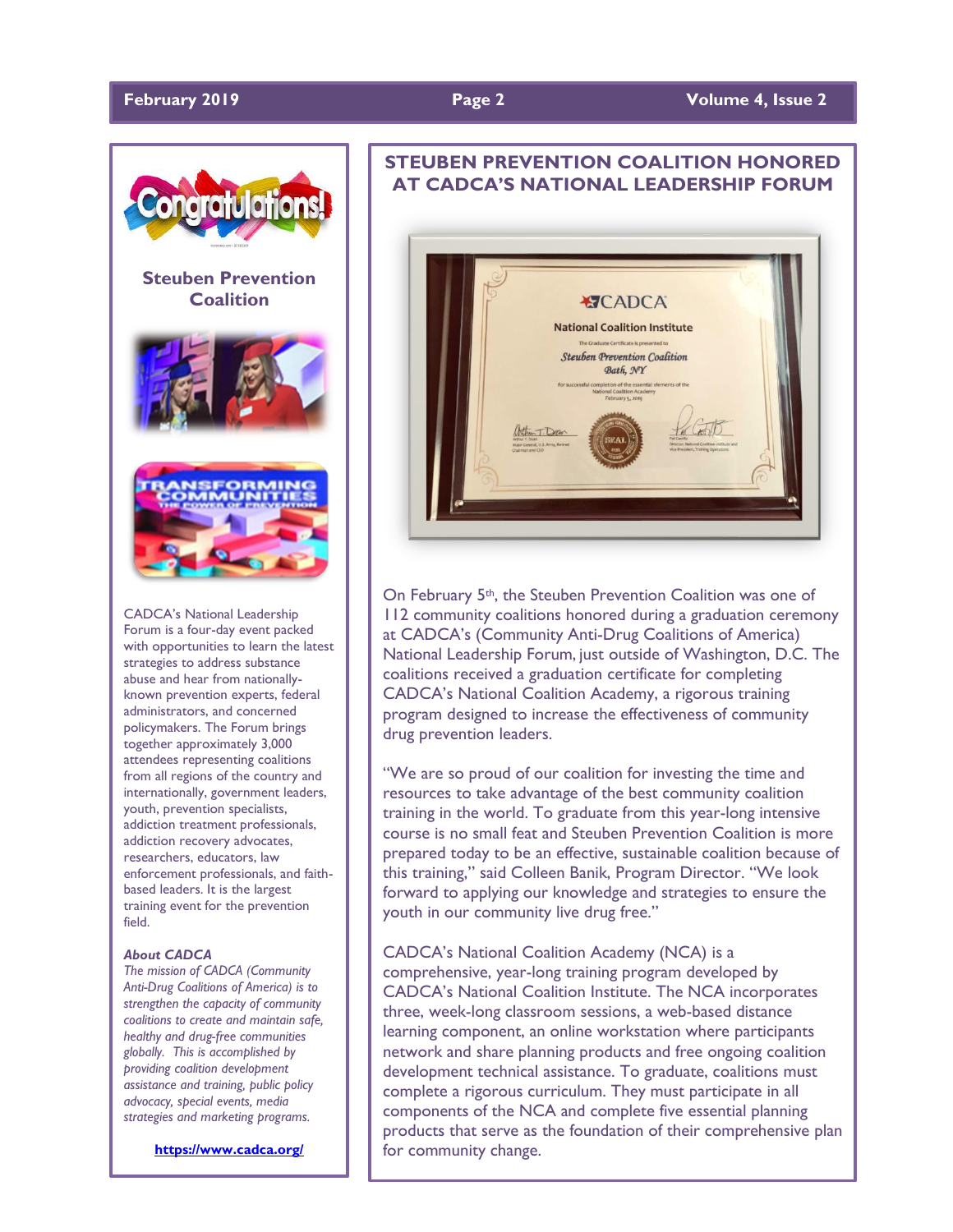

The Coalition is currently working on A county-wide Youth Retreat focusing on the prevention of underage drinking, marijuana and other drug use to be held on March 23, 2019, from 9:00 a.m. – 4:00 p.m. at St. Mary's Catholic Church, O'Malley Hall in Bath, NY for youth 12 – 18 years of age.

The Coalition is also working on a Public Service Announcement Video Contest to address the Social Host Law. Video entries of up to 60 seconds in length are to be submitted to the Coalition by March 31, 2019.

See the Coalition website for further details:

#### [www.steubenprevemtioncoalition.org](http://www.steubenprevemtioncoalition.org/)



# **Increase in Teen Tobacco Use Driven by E-Cigarettes: Report**

*Partnership For Drug Free Kids* February 14, 2019

Teens' use of tobacco products is on the rise, driven by an increase in ecigarette use, according to a new report by the Centers for Disease Control and Prevention (CDC).

More than one in four high school students and about one in 14 middle school students in 2018 said they had used a tobacco product in the past 30 days, NBC News reports. E-cigarette use increased from 11.7 percent to 20.8 percent among high school students and from 3.3 percent to 4.9 percent among middle school students from 2017 to 2018. No change was found in the use of other tobacco products, including cigarettes, during this period.

"The skyrocketing growth of young people's e-cigarette use over the past year threatens to erase progress made in reducing youth tobacco use. It's putting a new generation at risk for nicotine addiction," CDC Director Robert R. Redfield, M.D., said in a news release. "Despite this troubling trend, we know what works and we must continue to use proven strategies to protect America's youth from this preventable health risk. Youth use of any tobacco product, including e-cigarettes, is unsafe."

# **VAPING GUIDE**

### **How to Talk With Your Kids About Vaping**

What is vaping? What does research say about the risks and unknowns? This guide identifies what to do if your child is is vaping and how to talk about it.

#### **[LEARN MORE](https://drugfree.org/parent-blog/how-to-talk-with-your-kids-about-vaping-guide/)**

[https://drugfree.org/learn/drug-and-alcohol-news/increase-in-teen-tobacco-use-driven-by-e](https://drugfree.org/learn/drug-and-alcohol-news/increase-in-teen-tobacco-use-driven-by-e-cigarettes-report/?utm_source=pns&utm_medium=email&utm_campaign=increase-in-teen-tobacco-use-driven-by-e-cigarettes-report)[cigarettes-report/?utm\\_source=pns&utm\\_medium=email&utm\\_campaign=increase-in-teen](https://drugfree.org/learn/drug-and-alcohol-news/increase-in-teen-tobacco-use-driven-by-e-cigarettes-report/?utm_source=pns&utm_medium=email&utm_campaign=increase-in-teen-tobacco-use-driven-by-e-cigarettes-report)[tobacco-use-driven-by-e-cigarettes-report](https://drugfree.org/learn/drug-and-alcohol-news/increase-in-teen-tobacco-use-driven-by-e-cigarettes-report/?utm_source=pns&utm_medium=email&utm_campaign=increase-in-teen-tobacco-use-driven-by-e-cigarettes-report)



# **February 2019 Page 3 Volume 4, Issue 2**